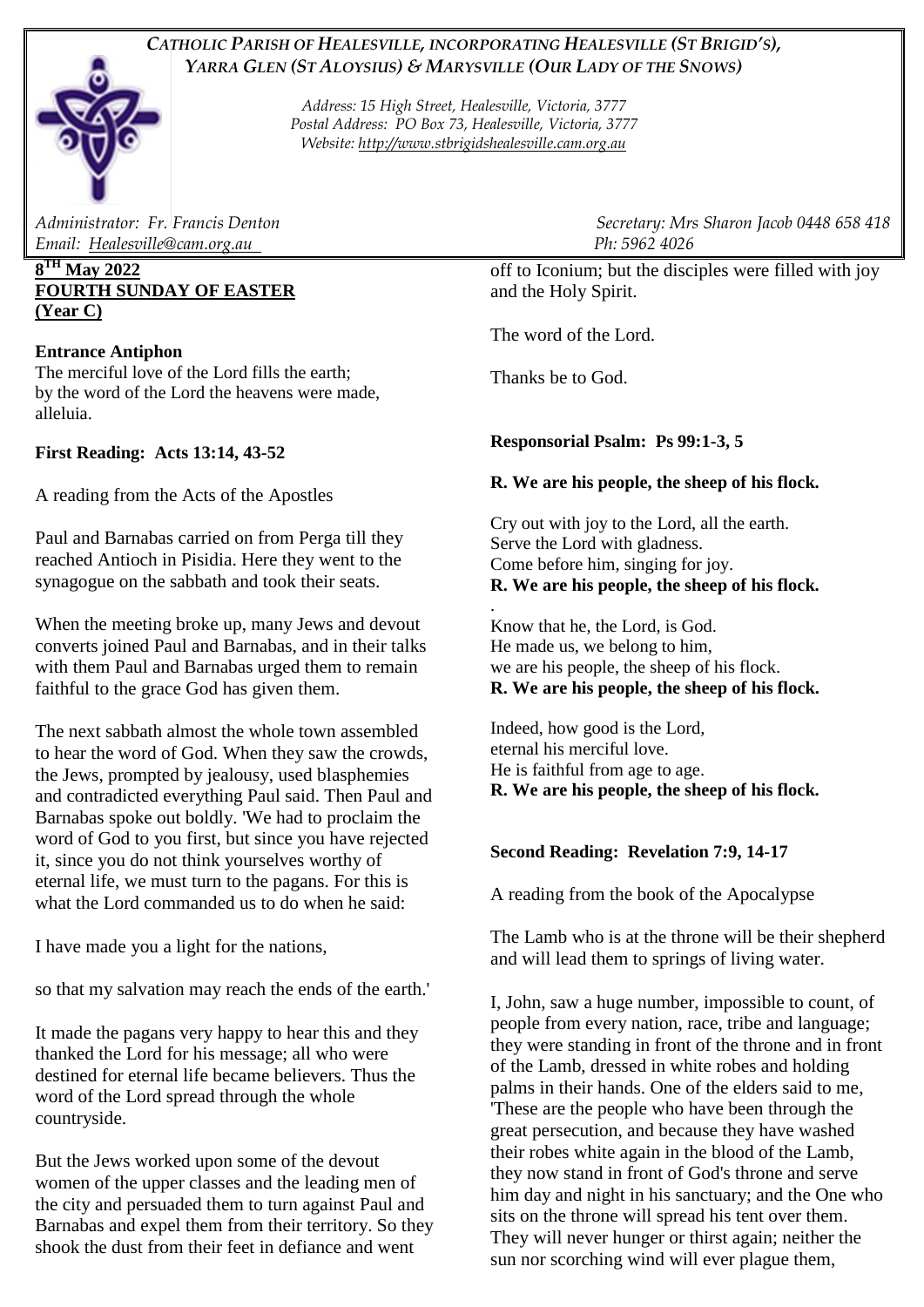because the Lamb who is at the throne will be their shepherd and will lead them to springs of living water; and God will wipe away all tears from their eyes.'

The word of the Lord.

Thanks be to God.

### **Gospel Acclamation: John 10:14**

Alleluia, alleluia! I am the good shepherd, says the Lord; I know my sheep, and mine know me. Alleluia!

#### **Gospel: John 10:27-30**

A reading from the holy Gospel according to John

#### Jesus said:

'The sheep that belong to me listen to my voice; I know them and they follow me. I give them eternal life; they will never be lost and no one will ever steal them from me. The Father who gave them to me is greater than anyone, and no one can steal from the Father. The Father and I are one.'

The Gospel of the Lord.

Praise to you, Lord Jesus Christ.

#### **Communion Antiphon**

The good Shepheard has risen, Who laid down his life for his sheep And willingly died for his flock, alleluia.

## **PARISH PRAYER LIST**

**Recently Deceased:** Gerda Hens **Anniversaries:** Ernest McIntyre, Tony McDonald **Sick:** Babies Emmett, Noah Glen Christie, Tedi and Santi; Roman, Blake Smith, Trish Leahy, John Snell, Abby Sharp, Peter Munro, Megan, Bernie Jansen, Andrew Sharp, John, Glenn, Lyn Francis, Dorothy Barber, Fiona, Annie Preuss, Michelle Ryan, Damian, John, Alison, Heather, Julie Bates, Garry Dettman, Bradley Jordan, Jeanette Henkel, Richard Galbraith, Debbie Huby, Geoff Lucas, Sandra Donkin, Glen, Fred Coullas, Evie Gleeson, Indy Dawes, Rade Krstic, Megan Williams, Michael Wood, Michael, Margo & Stephen Youngberry, Marie Hammond, John Mulholland, Rhiannon Days, Val Savitt, Ron Garland, Jaz Nueber, James Cooney, Robert, Mary & Gerard Bariola, Tilly Van der Zee, Lydia, Joyce Slattery, Annie, Bob Ireland, Val & Michael Christie, Ted & Peter Bowling, Natasha, Mia, James, Mitchell Wilson, Veronica Ireland, Lauren, Brooke, Anthony, Laura Baosde Pinto, Michelle, Judy, Annette Fromholtz, John Wray, Lynn Doensen , Elsa Gianforte, Fiona M, Louise Janse,

#### **FOR THOSE WHOSE ANNIVERSARIES ARE IN MAY**

Mary Nichols (01.05.09), Mary Slawinski (01.05.96), Brian Blake (4.5.17), Mavis McKenzie (06.05.07), Meldy Thompson (10.05.01), Peter Hammond (16.05) Mark Bariola (11.05.99), Hesselina Weda (11.05.91), Margaret Brown (11.5.17), Ann de Groot (12.05.13), Elaine Postlethwaite (13.05.14), Kenneth Cole (14.05.11), Rev Fr Peter Youngberry (15.05.08), Renato Bariola (16.05.14), Inocencia Flores (25.05.05), Fred Dame (26.05.08) , Joseph van de Linden, Olga Komiat, Eileen Edwards (16.05.17), Clodagh Gleeson (16.05.19)



Wishing all our mothers a very happy mothers day

**[Thanksgiv](https://creativecommons.org/licenses/by-nc/3.0/)ing St Brigid's Healesville, 3 rd April 2022**  Thanksgiving: \$ 360.20 Presbytery: \$237.15

**10th April 2022** 

Thanksgiving: \$ 534.60 Presbytery: \$115.65

## **18th April 2022**

Thanksgiving: \$ 1322.45 Presbytery: \$ 244.05 Special Collection \$ 425.00

**24th April 2022**  Thanksgiving: \$ 536.95 Presbytery: \$158.35

**Yarra Glen 10th April 2022**  Thanksgiving: \$ 50.00 Presbytery: \$25.00

**Marysville -21st April 2022**  Thanksgiving: \$ 80.00 Op-Shop \$ 300.00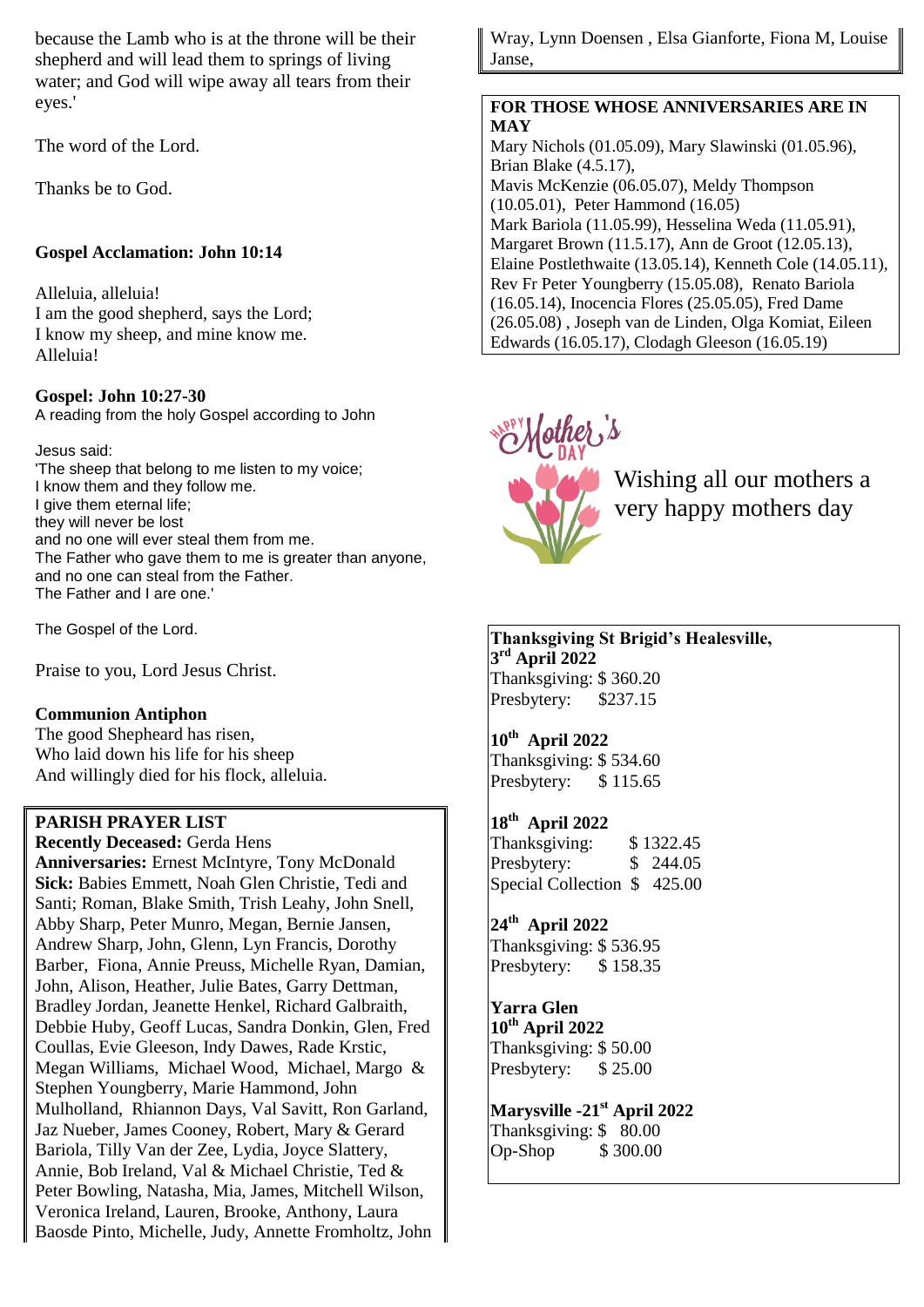

### **POSTPONED – Due to Debbie being unwell we will "Farewell" Debbie on 5th June.**

A card will be in the foyer of the church over the next few weeks for us all to sign. If you would like to

[contribut](https://www.pngall.com/farewell-png)e to a gift please see the Joy.



*"The Good Shepherd is one who lays down his life for his sheep."* (John 10:11)

The fourth Sunday of Easter is designated "Good Shepherd Sunday" and has been used for many decades now to promote vocations, especially vocations to the priesthood and the consecrated religious life. The pastoral mission of the Church relies upon generous souls being willing to offer their lives in service. The act of consecration or ordination gives a permanence to the gift of self. Since God himself is the author of the 'call' this is not an initiative one takes upon oneself but one is personally invited, as each of the apostles was called by Christ. Since the mission of the Church is foremost God's own work we trust that he will continue to raise up faithful shepherds to guide and pasture the Christian faithful.

Although we can think of vocations in terms of the broad categories or priesthood, religious life and marriage, there is at the same time a great specificity in the call. In personality, temperament and capabilities St Peter was nothing like St Paul. Each of the apostles and indeed all who came after them is unique. In two thousand years we see that there are no two priests or bishops who are identical. The Church is not a sausage factory! Each priest is invited to live the mystery of the priestly vocation in his own unique way, offering his gifts, talents and

energies. Catholic priests include such diverse personalities as Antonio Vivaldi (the baroque composer), Georges Le Maître (the physicist/astronomer who first proposed the 'big bang' theory), Erasmus of Rotterdam (the Renaissance humanist and philosopher), Julian Tenison-Woods (palaeontologist/geologist/explorer) and Robert Hugh Benson (novelist).

The same could be said of all of the saints. Each saint is an unrepeatable original masterpiece! This is a reminder that Christ calls each of us according to our own gifts, capacities and limitations, to serve him in a unique way. The call to serve is certainly not limited to priests or religious! We all have a part to play in building up the Body of Christ.

With this thought in mind, I take this opportunity to invite each of you to consider how you might be called to serve in the Church, especially locally in the parish. In the wake of the COVID lockdowns our volunteer base has seriously dwindled. This has meant the burden of caring for the parish all too often falls to the same people. Ideally the running of the parish should be a shared responsibility – we each have our part to play! This is a chance to invite everyone to consider the various ways you might be able to give of yourself. If you've never been a church volunteer feel free to try out a few areas and see where you can best serve. Be adventurous!

Below is a list of possible areas you might be able to consider serving in:

Church cleaning Grounds-keeping Building maintenance Volunteering for periodic working-bees Parish hospitality (morning teas, BBQ's etc.) Parish social committee Parish Office support IT technicians/support Mass collectors Money counters St Vincent de Paul society Home visitation of sick/house bound Bereavement support Providing meals for parishioners in need Leading the rosary before Mass Reading for Mass Choir **Organists** Altar servers **Catechists** 

…and the list goes on. Everyone's situation is unique. Whether you are young or old, retired or working, active or contemplative, prefer working